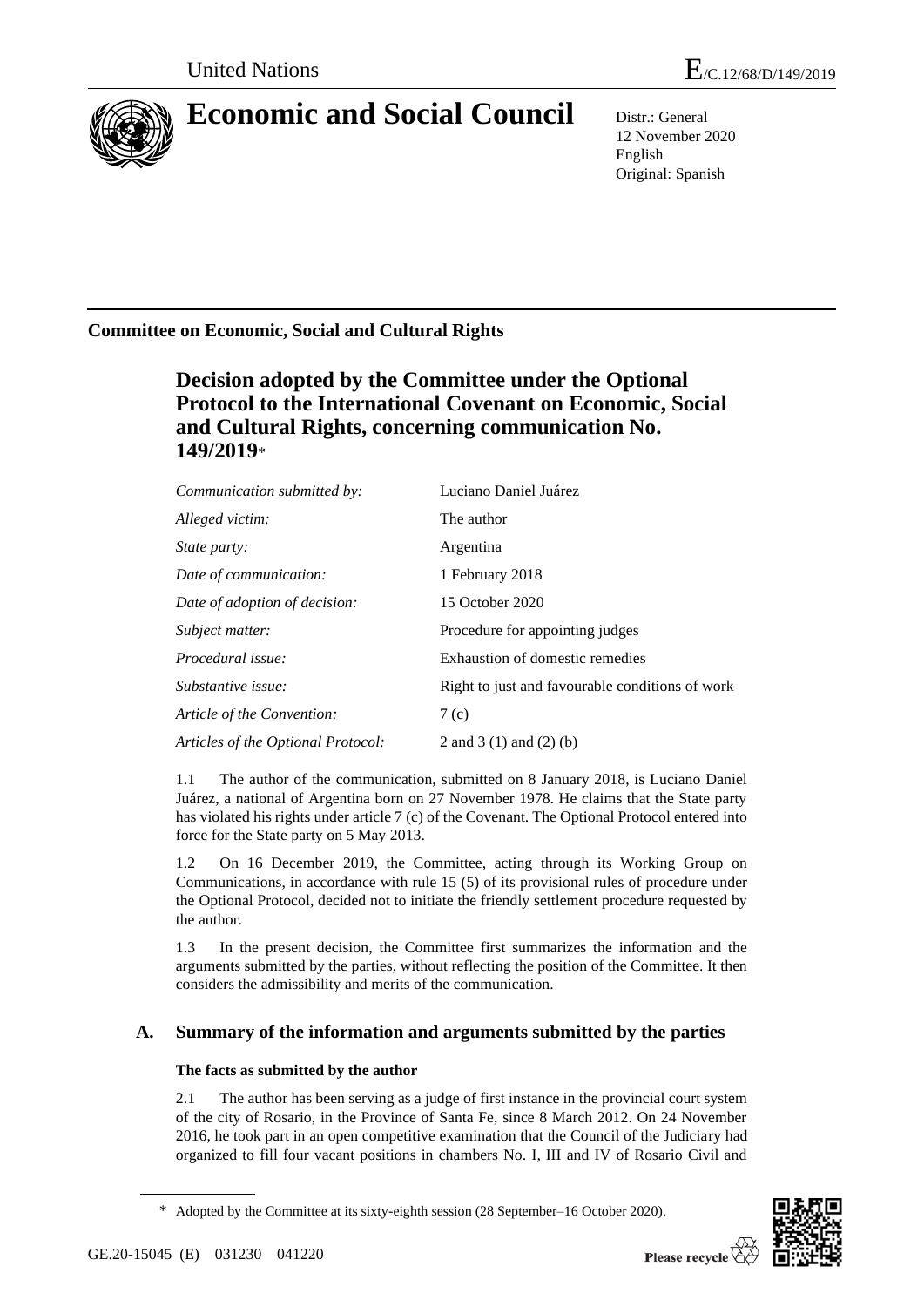Commercial Court of Appeal, the court immediately superior to the one on which he was currently serving. Face-to-face interviews were held with the candidates on 27 December 2016.

2.2 The results of the open competitive examination showed that the author "far exceeded the qualification criteria" and had obtained sixth place on the official roster. All four vacancies were filled with applicants ranked in one of the top five places. On 4 April 2017, the appointments to the vacant positions in chambers No. I, III and IV of Rosario Civil and Commercial Court of Appeal were formally approved.

2.3 The official roster remains valid for 18 months counting from the date of its approval by the legislature. When a vacancy arises, the executive branch may select a candidate who has passed the competitive examination to fill it. Subsequently, a further vacancy arose in chamber No. III of the same court and, on 9 and 30 May 2017, the author submitted written applications to the Minister of Justice and Human Rights and to the Provincial Governor, stating that, in accordance with article 26 of Decree No. 854/16, he should be appointed to fill the vacant position because he had obtained sixth place on the official roster, and asking for the roster rankings drawn up by the examiners to be strictly respected.

2.4 On 1 June 2017, the author learned that, without having considered his application, the Governor had sent the appointment dossier for the new member of chamber No. III of the Civil and Commercial Court of Appeal to the legislature, having selected the candidate in ninth position. The author notes that, in the nine most recent vacancies, the executive branch has not departed from the rankings on the respective official rosters when selecting persons to join the various chambers of the Civil and Commercial Courts of Appeal in the cities of Santa Fe de la Vera Cruz and Rosario.

2.5 On 5 June 2017, the author filed an application for reconsideration and requested an urgent administrative injunction against the Governor's decision to appoint another candidate and not to respect the roster drawn up following the competitive examination. In his application, the author stated that the nomination put forward by the executive branch was manifestly arbitrary and unlawful, since no reasons for it were given and it reflected unequal treatment in the value accorded to the roster drawn up by the Council of the Judiciary. The author also claimed that the Governor's decision had not included a detailed and comprehensive analysis of experience prior to the competitive examination, including, in particular, the author's prior experience, thereby undermining the transparency and openness of the selection process and justifying a review to ensure compliance with the Constitution and the law. The author also requested, as a precautionary measure, that the appointment dossier submitted to the legislature should be withdrawn provisionally pending the outcome of his application for reconsideration.

2.6 The regulations governing the administrative appeal procedure recognize the principle of effective government oversight. <sup>1</sup> However, none of the author's claims were either examined or addressed. The legislature set a deadline of 16 June 2017 for the submission of observations on the constitutionality and legality of the nominations and the author filed his challenge before this deadline. On 21 June 2017, he attended an interview convened by the Bicameral Commission on Agreements in which he was informed that the analysis carried out during the selection process is "merely political and that the Governor has the power to select whoever he wants". The author states that he tried in vain to convince the Commission that he had the right of access to public office on equal terms, without discrimination, and the right to have his complaints heard, and that the public authorities have a duty to act honestly and in good faith, in the interests of transparency in the public sector.

2.7 On 14 July 2017, by Decree No. 2038, the Governor appointed the candidate in ninth position on the roster drawn up following the competitive examination to serve as a judge in chamber No. III of Rosario Civil and Commercial Court of Appeal. On 7 August 2017, this candidate was sworn in by the Supreme Court of the Province of Santa Fe.

<sup>&</sup>lt;sup>1</sup> Decree No. 4174/15, art. 1 (1), which establishes that: "Administrative procedures must be carried out in a lawful manner and must guarantee the possibility of recourse and appeal, under the terms and within the scope defined by law or regulations, before the competent public authorities and the possibility of obtaining from them a reasoned, useful and timely decision."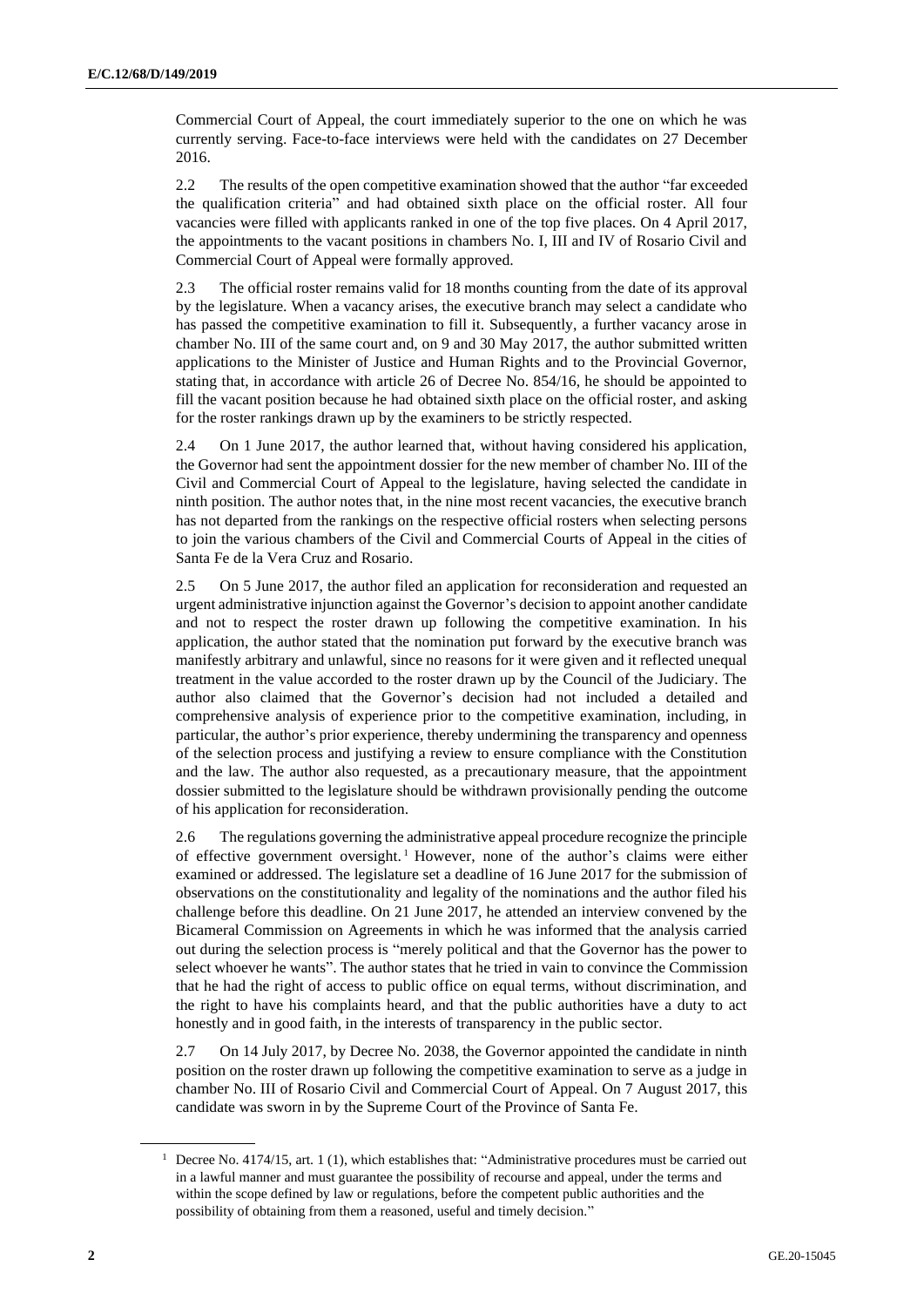2.8 In a communication submitted on 13 November 2018, the author submitted the information requested in relation to the exhaustion of domestic remedies. He stated that he had not initiated *amparo* proceedings or an administrative appeal as these remedies would have been manifestly ineffective.

2.9 The author states that any *amparo* application or administrative appeal would undoubtedly have been dismissed either *in limine* or when the decision was issued. The State party's case law consistently holds that the appointment of judges is a non-justiciable political matter.<sup>2</sup> The author further states that, according to the Argentine courts, the legislature is the only authority empowered to take decisions on appointments. Accordingly, he considers that he has exhausted the domestic remedies available to him.

2.10 The author states that, although he challenged the nomination put forward by the executive branch, his appeal was not formally considered and the appointment dossier was approved by the legislature on 29 June 2017. Shortly thereafter, the decree of appointment was issued and the person selected for the position was sworn in. Since the new judge is protected by security of tenure, it was then impossible to pursue the challenge up to the Supreme Court.

2.11 The author adds that pursuing any kind of appeal procedure up to the final instance would have prolonged the case unjustifiably and would have exposed him to a risk of punitive legal costs.

### **The complaint**

3.1 The author claims that the final stage in the process of selecting a new judge to serve in chamber No. III of Rosario Civil and Commercial Court of Appeal, which was concluded on 14 July 2017, was vitiated by the executive branch's decision to depart from the official roster rankings when selecting the judge, without explaining this decision. From the legal standpoint, nominations for appointments constitute administrative decisions and must therefore be duly justified, the authority that takes the decision having a duty to state the reasons that led it to act in a given manner. In addition, the executive branch failed to rule on the application for reconsideration that the author intended would resolve the situation.

3.2 Accordingly, the author alleges a violation of article 7 (c) of the Covenant in that the selection of the judge to serve in chamber No. III of Rosario Civil and Commercial Court of Appeal did not respect the official roster rankings, to the detriment of the candidates in sixth, seventh and eighth positions. The appointment is therefore incompatible with the right to be promoted recognized in the aforementioned article. The author maintains that any decision not to adhere to the roster rankings must be substantiated in order to guarantee the transparency of State activities, access to public information, the principle of openness in government decision-making and the independence of the justice system and to ensure that the best candidates are selected for the State's courts.

3.3 The author maintains that he has exhausted all effective domestic remedies. He considers that, because the executive branch did not resolve the application for reconsideration submitted, access to justice was frustrated. The author further maintains that, in any event, access to the court would have been ineffective, since the selection of judges is a matter not subject to review by the judiciary, according to a ruling of Santa Fe administrative chamber No. 1.<sup>3</sup> Similarly, according to the Supreme Court of the Province of Santa Fe, challenges to the appointment of a candidate nominated by the executive branch are a non-justiciable political matter.<sup>4</sup> The author also alleges that it was impossible to exhaust domestic remedies via the judicial channel following the appointment of another

<sup>&</sup>lt;sup>2</sup> The author refers to the ruling of 28 June 2012 of the Supreme Court of the Province of Tucumán in the case of *López, Carlos E. v. Province of Tucumán*.

<sup>3</sup> The author refers to the judgment of Santa Fe administrative chamber No. 1 of 31 August 2009, *Ruiz, Mario Silvio v. Province of Santa Fe*, administrative appeal procedure concerning interim measures.

<sup>4</sup> The author refers to the judgment of the Supreme Court of Justice of Santa Fe of 17 November 2010, *Ferrer, Fernando Ignacio v. Province de Santa Fe*, *amparo* procedure concerning application for constitutional review.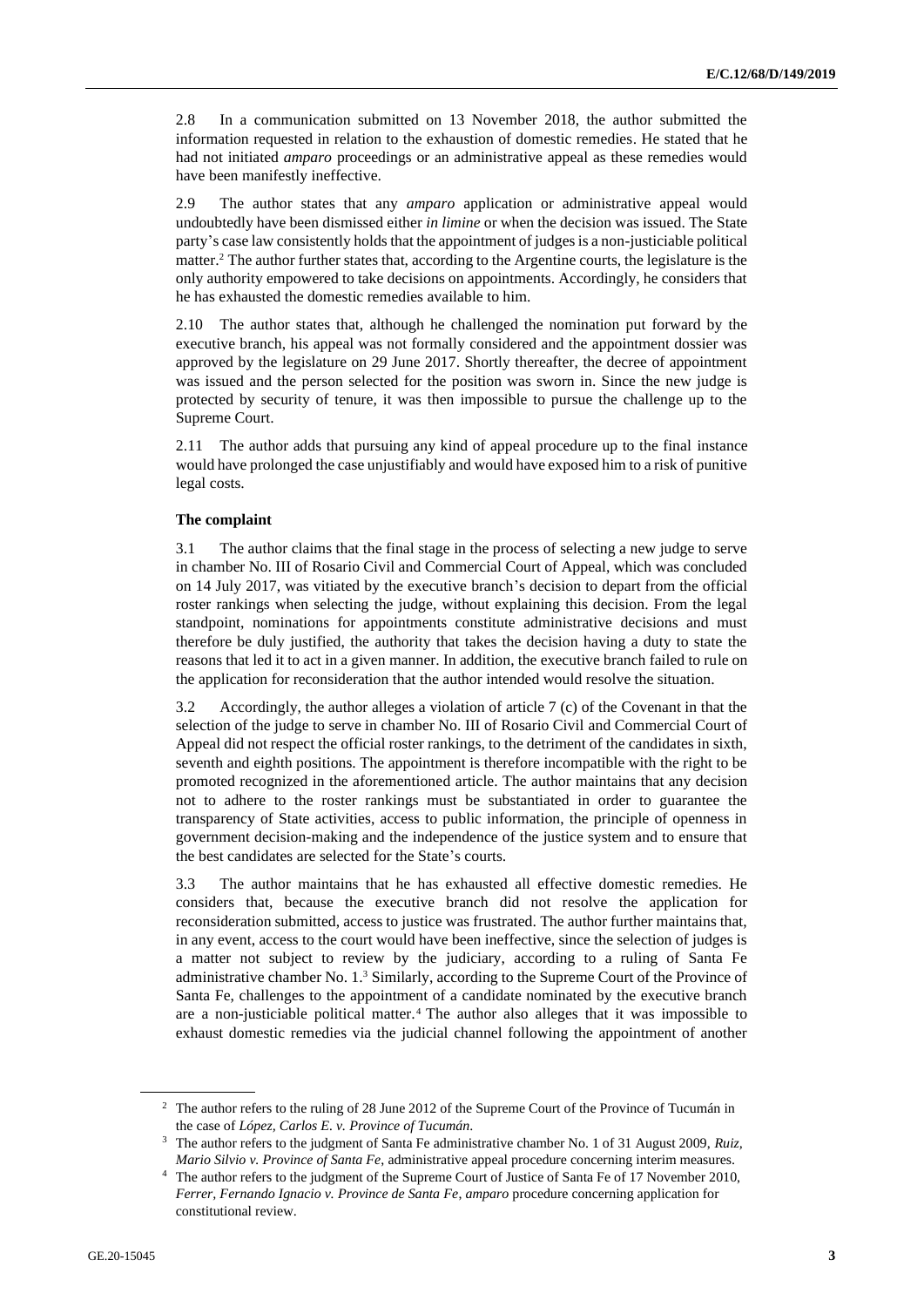candidate, since the new judge is protected by security of tenure pursuant to article 88 of the Constitution of the Province of Santa Fe.

#### **State party's observations on admissibility**

4.1 On 27 August 2019, the State party submitted its observations on the admissibility of the communication.

4.2 The State party recalls the principle of subsidiarity in the international system for the protection of human rights, which implies ensuring, in the first place, that the State itself can adopt the corrective measures that might be necessary. In this connection, the State party refers to the jurisprudence of the International Court of Justice,<sup>5</sup> the Inter-American Court of Human Rights<sup>6</sup> and the Human Rights Committee.<sup>7</sup>

4.3 The State party considers that the author has not exhausted domestic remedies because he failed to initiate legal proceedings of any form, believing that his petition would not be admitted and that he risked incurring punitive legal costs. The State party also maintains that the author has not substantiated his arguments and that he provides no evidence to explain his failure to take legal action.

4.4 The State party notes that there are judicial precedents at both the local and national levels that have upheld the rights of applicants for positions as judges when a legitimate right or interest of a candidate was considered to have been violated.<sup>8</sup> The State party submits that the author had access to appropriate and effective procedural mechanisms through which to raise the grievances that he is bringing before the Committee. Furthermore, it maintains that the legality of the actions of the State Administration may be challenged using the administrative appeal procedure or the independent interim protection mechanism regulated by Provincial Act No. 11330.

4.5 In addition, the State party asserts that the author could have applied for *amparo* as a means to obtain a judicial review of the actions of State bodies, and that *amparo* is a judicial mechanism designed to provide emergency protection for constitutional rights. *Amparo* proceedings are recognized both constitutionally and in law as a means of obtaining emergency protection for constitutional rights and are provided for in both the Constitution of the Province of Santa Fe and the Constitution of the Nation. Accordingly, the State party maintains that the author had access to specific procedural channels through which to raise the grievances he had about his situation. However, since he failed to raise the alleged violation before a court, the State party was given the opportunity neither to respond nor to provide reparation.

4.6 The State party therefore considers that the communication is inadmissible under article 3 (1) of the Optional Protocol.

#### **Author's comments on the State party's observations**

5.1 The author responded to the State party's observations on 29 December 2019. The author claims that the State party itself "frustrated any possibility of exhausting domestic remedies".

5.2 The author claims that, on 5 June 2017, before the deadline for submission, he filed a challenge against the appointment dossier for the vacancy of judge with the executive branch. However, his challenge was not formally addressed and the appointment dossier was approved by the legislature on 29 June 2017. The author maintains that the time period elapsed from the date on which he filed his application for reconsideration to the date on which the decree of appointment was issued amounted to 28 business days. On 7 August

<sup>5</sup> *Interhandel case (Switzerland v. United States of America)* preliminary objections, judgment of 21 March 1959, *International Court of Justice Reports 1959*, page 6.

<sup>6</sup> *Velasquez Rodriguez v. Honduras.* Merits. Judgment of 29 July 1988, para. 61, series C, No. 4.

<sup>7</sup> *T.K. v. France* (CCPR/C/37/D/220/1987) para. 8.3.

<sup>8</sup> The State party refers to the ruling handed down by the Supreme Court in the case of *Galindez, Nicolás Emmanuel v. Office of the Attorney General of the Nation* concerning *Amparo* Act No. 16986, dated 9 November 2017.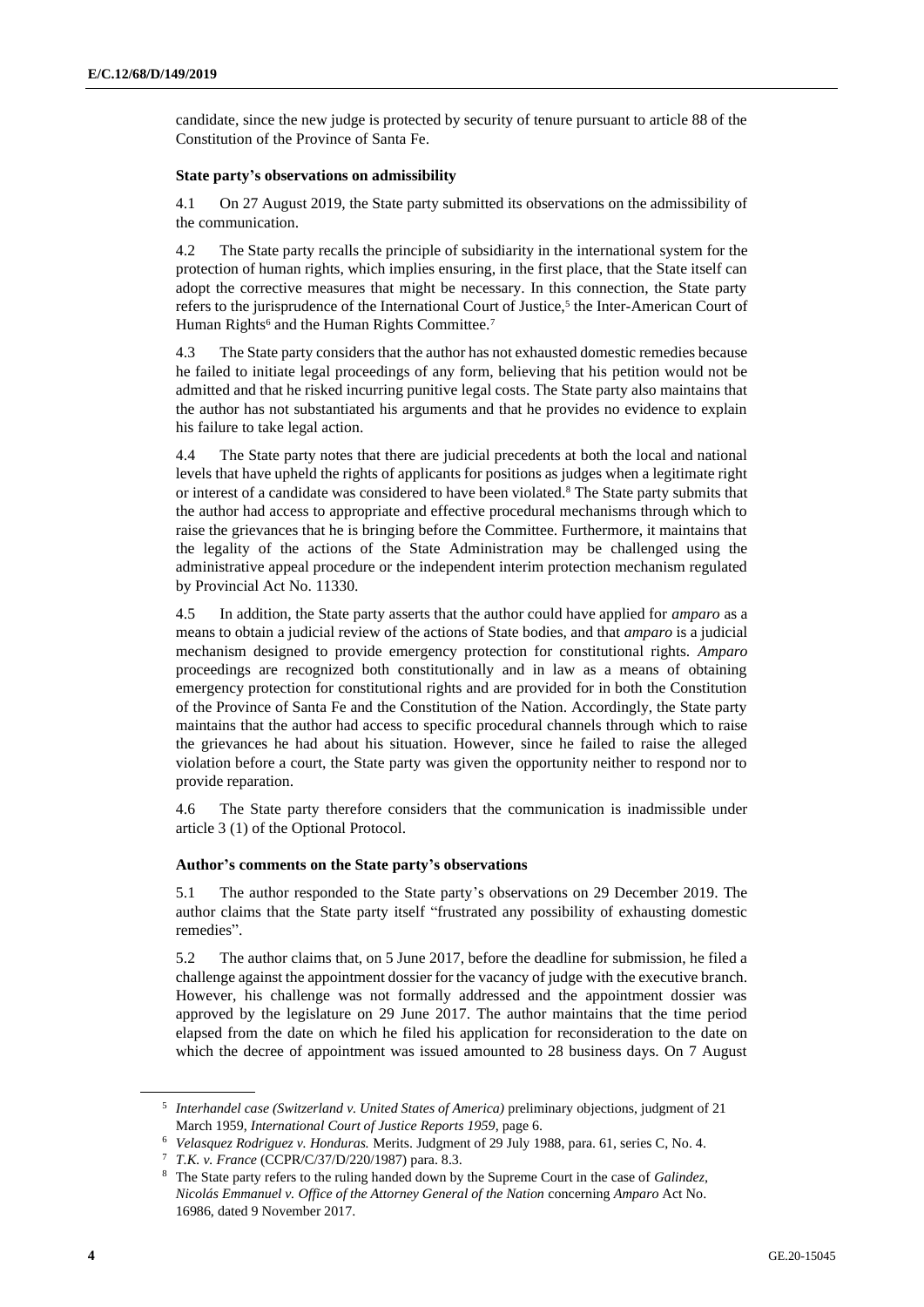2017, the new judge was sworn in, making it impossible for him to pursue the challenge up to the Supreme Court. He alleges that it would not have been possible to pursue judicial channels to raise an issue that had already been settled before the deadline beyond which administrative remedies for challenging the "assumed rejection" could be considered exhausted. The author points out that, since the application for reconsideration submitted to the executive branch was not resolved, he did not have the opportunity to initiate the administrative appeal procedure provided for in Provincial Act No. 11330.9

5.3 The author states that administrative dispute proceedings, in the form of either the administrative appeal procedure or independent interim measures, were not feasible. Once the appointment dossier had been approved by the legislature, recourse to administrative appeal proceedings was manifestly impossible. Although the executive branch had not ruled on the administrative appeal and the deadline for it had not expired, access to the judicial channel was frustrated by the legislature's approval of the appointment, the subsequent issue of the decree and the swearing in of the selected candidate. The candidate chosen was protected by security of tenure and the matter became purely hypothetical. The author considers that this made it impossible for him to pursue the challenge to the Supreme Court – the final instance after which domestic remedies are considered to have been exhausted.

5.4 The author reiterates that *amparo* proceedings were not feasible and that, according to the established case law of the Argentine courts, the appointment of judges is a nonjusticiable political matter.

5.5 The author notes that the State party has failed to explain how and in what way the procedural mechanisms available to raise his grievances would have been able to provide him with effective redress.

#### **State party's additional observations**

6. On 11 May 2020, the State party noted that the author's observations introduce no new evidence of significance and therefore reiterated the points set out in its response of 27 August 2019 and requested that the communication be declared inadmissible.

### **B. Committee's consideration of admissibility**

7.1 Before considering any claim contained in a communication, the Committee must decide whether the communication is admissible under the Optional Protocol to the Covenant.

7.2 The Committee considers the communication to be compatible with the provisions of the Covenant in that the author has provided facts and evidence enabling it to determine whether there has been a violation of his right to be promoted in his employment to an appropriate higher level, as established in article 7 (c) of the Covenant. In the judicial context, upholding this right requires there to be an independent and transparent mechanism for appointing, promoting, suspending and removing judges, and thereby guaranteeing judicial independence. The communication therefore raises an important substantive question.

7.3 However, the Committee notes the State party's argument that the communication is inadmissible under article 3 (1) of the Optional Protocol because the author failed to exhaust domestic remedies in that he did not even attempt to initiate a judicial suit or file an appeal, specifically either an administrative appeal pursuant to Provincial Act No. 11330 or an *amparo* application, as a means to protect his constitutional rights. The Committee also notes the author's argument that access to the courts was definitively frustrated owing to: (a) the failure to rule on the application for reconsideration filed with the executive branch; (b) the fact that the judge appointed has been sworn in and is therefore protected by security of tenure; and (c) the established case law which states that challenging the appointment of a candidate nominated by the executive branch is a non-justiciable political issue.

<sup>9</sup> Article 7 of Provincial Act No. 11.330 states: "Administrative Complaints. This mechanism cannot be initiated without first exhausting administrative channels in the form of mechanisms managed by the administration; and only claims brought and expressly or tacitly ruled on in prior administrative proceedings may be considered and judged."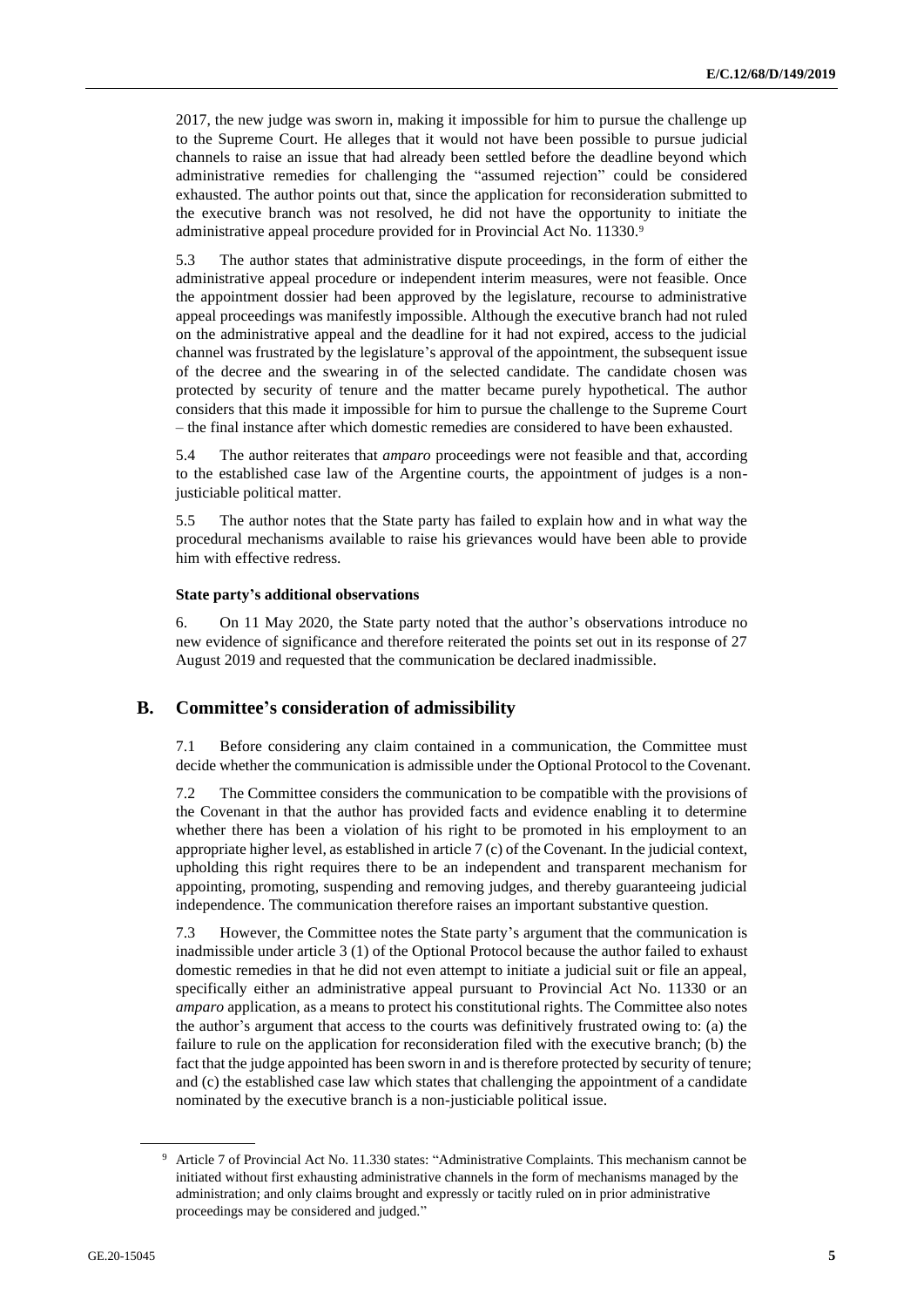7.4 The Committee notes the author's argument that the executive's failure to rule on his application for reconsideration and the fact that the process of appointing the chosen candidate to be the new judge was completed prevented him from lodging an administrative appeal. The Committee considers that the executive's failure to consider and rule on the application for reconsideration could be construed as an implicit rejection, as provided for in article 9 of Provincial Act No. 11330 regulating the administrative appeal procedure. According to this article, an implicit rejection is understood to exist if "the administrative authority does not issue a ruling within sixty days of being in a position to reach a definitive decision, or if it suspends the process for more than thirty days without justification, the various avenues of recourse accorded by the delay having been exhausted, in both cases thereby expediting the judicial process". The Committee considers that, even though the candidate appointed to the position of judge was protected by security of tenure from the moment of his swearing-in, this does not constitute a valid impediment to the author's ability to take legal action to assert the rights that in his opinion are due to him. There is nothing to prevent the judicial authority from taking action to protect the author's rights if it considers them to have been violated, provided it also takes account of the right of the person already appointed to the position; for example, it may decree that should a new vacancy arise, the author must be nominated to fill the post.

7.5 Similarly, the Committee notes the Supreme Court decision cited by the author,<sup>10</sup> in which it is stated that the possibility of challenging the official roster put forward by the Selection Committee of the Council of the Judiciary became purely hypothetical once each of the relevant authorities had given their approval and the appointed judge had taken office. The Committee notes that, according to the author, in the aforementioned case the petitioner filed for *amparo* with a view to obtaining a declaration of nullity in respect of the decision of the Selection Committee of the Council of the Judiciary that ranked him in last place on the roster following the competitive examination and consequently excluded him from participating in subsequent stages of the selection process. The author's statement does not mention the rights that were alleged to have been violated by the petitioner in the aforementioned *amparo* case. However, in accordance with article 43 of the Constitution of the Nation and article 17 of the Constitution of the Province of Santa Fe, applications or appeals for *amparo* are a judicial remedy through which the State party can enforce the rights and guarantees recognized in the Constitution, and also those recognized in a treaty or a law, as established by the Constitution. Thus, the Committee considers that *amparo* proceedings at either the provincial or national level would have afforded the author the possibility of invoking the violation of the right alleged in the present communication.

7.6 The Committee also notes the other judgments mentioned by the author and on which he bases his claim that court proceedings would have been ineffective since the appointment of judges cannot be subject to judicial review. The Committee considers the crux of these judgments to be the judiciary's refusal to interfere with the executive branch's discretionary power to nominate a candidate for positions awarded by competitive examination and that it was for this reason that the declaration of nullity in respect of the administrative decision was denied, leading to the dismissal of the claim *in limine*. However, in its communication, the State party refers to the case of *Galindez, Nicolás Emmanuel v. Office of the Attorney General of the Nation*, concerning *Amparo* Act No. 16986, in which, by means of an application for *amparo*, the Supreme Court recognized that several articles of the Regulations for Equal and Democratic Admission to the Office of the Attorney General of the Nation were unconstitutional. Although the court did not rule in favour of the petitioner in this case, it did consider the merits. For this reason, the Committee considers that the author's argument does not adequately substantiate his claim that the judicial remedies available to him, and specifically the administrative appeal and *amparo* procedures, would have been ineffective in determining the violation of the right invoked. The Committee considers that the lack of a favourable outcome in any of the cases cited above does not prove that the administrative appeal and *amparo* procedures are ineffective.<sup>11</sup> Furthermore, as stated above, the author

<sup>10</sup> Case of *Marinelli, Ernesto Luis, v. the State – Council of the Judiciary*, decision No. 495 (dispute No. 164) concerning *Amparo* Act No. 16986, Supreme Court of the Nation, 8 February 2011.

<sup>11</sup> Inter-American Court of Human Rights, *Velásquez Rodríguez v. Honduras*, para. 67: "the mere fact that a domestic remedy does not produce a result favourable to the claimant does not in itself prove